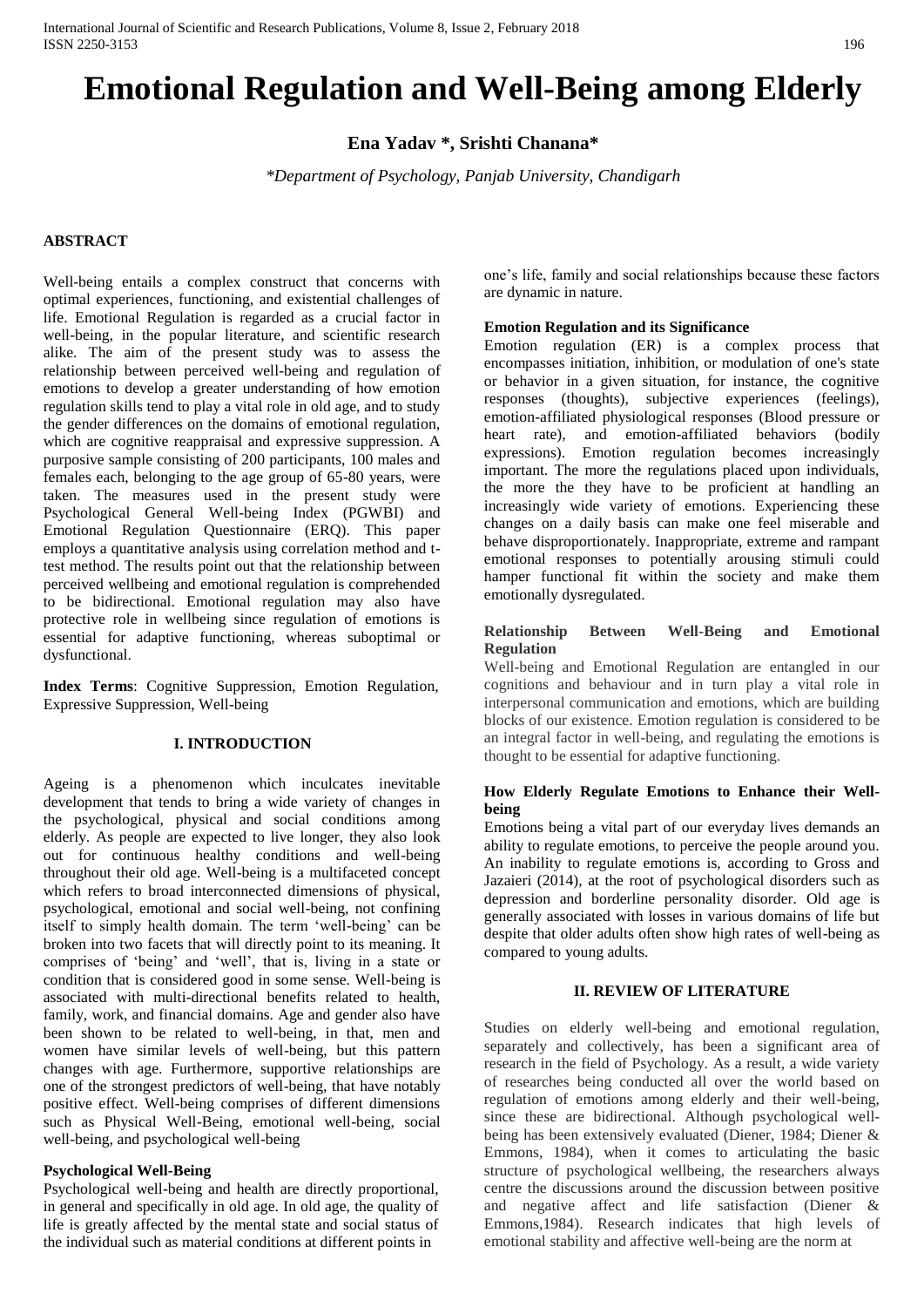least until after adults reach 70 or 80 years of age (e.g., Carstensen et al., 2000, 2009; Charles, Reynolds, & Gatz, 2001; Kessler & Staudinger, 2009; Mroczek & Kolarz, 1998; Teachman, 2006). One research stated that although most people are encountering mounting physical ailments, social losses, psychological stress, and high dependency at the very end of life, most older people are well adjusted emotionally for the bulk of their later years (e.g., Carstensen, Pasupathi, Mayr, & Nesselroade, 2000). Another research has found that variation in *knowledge* of how to best regulate emotions – whether people know the rules of emotion regulation  $-$  is associated with well-being, close social relationships, high grades in school, and high job performance (e.g., [Côté &](https://www.ncbi.nlm.nih.gov/pmc/articles/PMC4175372/#R13)  [Miners, 2006;](https://www.ncbi.nlm.nih.gov/pmc/articles/PMC4175372/#R13) [Lopes, Salovey, Côté, & Beers,](https://www.ncbi.nlm.nih.gov/pmc/articles/PMC4175372/#R43) [2005;](https://www.ncbi.nlm.nih.gov/pmc/articles/PMC4175372/#R43) [MacCann](https://www.ncbi.nlm.nih.gov/pmc/articles/PMC4175372/#R44)  [& Roberts, 2008\).](https://www.ncbi.nlm.nih.gov/pmc/articles/PMC4175372/#R44)

#### **III. METHODOLOGY**

## **Hypotheses**

- 1. There will be a positive relationship between well-being and emotional regulation among elderly.
- 2. There will be no significant differences among males and females on both the dimensions of Emotion Regulation Questionnaire (ERQ).

#### **Design**

The objective of the present research was to assess the relationship between well-being and emotion regulation among elderly and to investigate gender differences in regulation of emotions. For this, two measures, the psychological general well-being index (PGWBI) and emotion regulation questionnaire (ERQ), were chosen, and administered on a sample of 65+ years of elderly (35 males and females each) in a face-to-face interaction. The data was then compiled, and scoring was done. Afterwards, the results were tabulated, graphically represented, and discussed.

#### **Sample**

For the present study, a purposive sample of 70 elderly individuals, 35 males and 35 females, were taken. The participants were of 65 and above age group having minimum of matric qualification, belonging to middle socio-economic strata.

#### **Measures**

- (i) 1. The Psychological General Well-Being Index (PGWBI): It is a 22-item index health-related quality of life (HRQoL)questionnaire that has been developed in U.S. for the evaluation of perceived well-being and distress. The PGWBI has six dimension which are: Anxiety, Depressed Mood, Positive Well-Being, Self-Control, General Health, and Vitality.
- (ii) 2. Emotion Regulation Questionnaire (ERQ): It is a 10-item scale designed by Gross & John (2003) used to assess individual differences in the habitual use of two emotion regulation strategies: cognitive reappraisal, which is defined as the attempt to reinterpret an emotion-eliciting situation in a way that alters its meaning and changes its emotional impact, and *expressive suppression,* which is defined as the attempt to hide, inhibit or reduce ongoing emotion-expressive behavior.

#### **Procedure**

The present research aimed to examine the relationship between well-being and emotion regulation among elderly and to investigate gender differences in regulation of emotions. The sample selected was purposive comprising of 70 individuals, belonging to the age group of 65 years and above. The two indices, psychological general well-being index (PGWBI) and emotion regulation questionnaire (ERQ), were administered on each of the participant individually once the rapport formation was done. After the data was collected, quantitative analysis was carried out to obtain the results.

#### **IV. RESULTS**

The results were computed by adding the scores of the two measures as per their respective manuals. This was followed by calculation of correction using Pearson product correlation of coefficient between the scores of individuals on both PGWBI and ERQ. After this, the t-ratios were computed between the scores of males and females on the dimensions of ERQ and their significance was tested. Following are the tables and graphs depicting the results.

| <b>Values</b>            | <b>PGWBI</b> | <b>ERQ</b> | <b>Correlation</b> |
|--------------------------|--------------|------------|--------------------|
| <b>Mean</b>              | 76.56        | 90.26      | .127               |
| Std.<br><b>Deviation</b> | 17.02        | 12.53      |                    |

Table I: Mean values, Standard deviations, correlation value between ERQ and PGWBI

Table II: Mean values, Standard deviations, and T value of ERQ dimensions: Reappraisal and Suppression among males and females

| <b>Dimensions</b>     | <b>Reappraisal</b> |  | <b>Suppression</b> |              |                |
|-----------------------|--------------------|--|--------------------|--------------|----------------|
| <b>Values</b>         | <b>Males</b>       |  | <b>Females</b>     | <b>Males</b> | <b>Females</b> |
| <b>Mean</b>           | 28.34              |  | 29.40              | 15.06        | 14.88          |
| <b>Std. Deviation</b> | 7.4                |  | 6.35               | 5.5          | 5.44           |
| <b>T</b> Value        | 1.095              |  | 0.233              |              |                |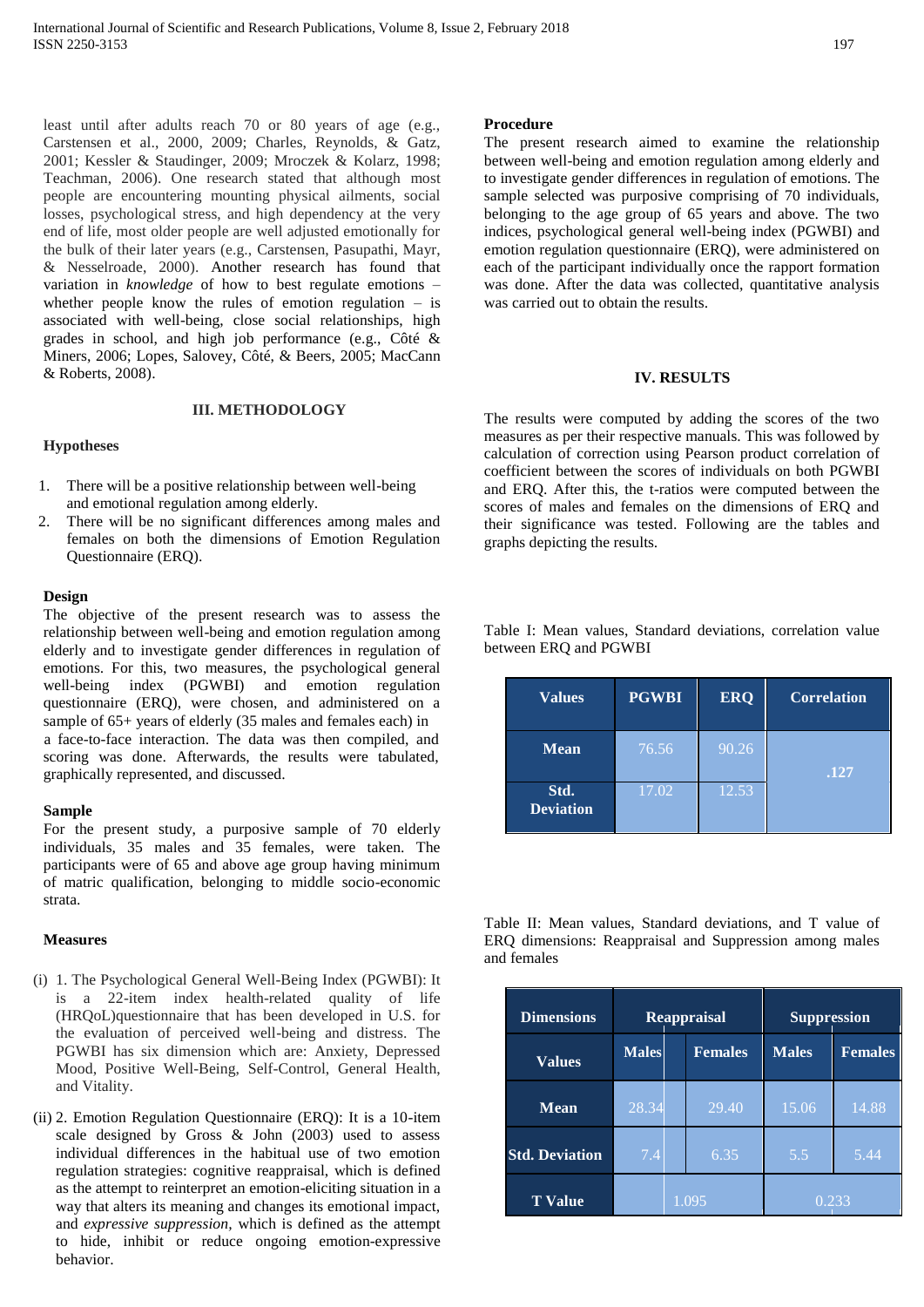

Graph 1: Total number of individuals that fall into various categories of emotion regulation



Graph 2: Mean scores of males and females on cognitive reappraisal and expressive suppression dimension

## **V. DISCUSSION**

The aim of the present study is to assess the relationship between perceived well-being and regulation of emotions among elderly. Well-being is a multi-dimensional concept that is comprised of inter-related domains of physical, psychological, emotional and social well-being. Well-being is associated with multi-directional benefits related to health, family, work, and financial domains. Emotion regulation refers to the processes by which individuals respond to, manage, and modify emotional experiences in order to achieve individual goals and meet environmental demands. Both, wellbeing and emotional regulation, are found to be entangled in relationship with cognitions and behavior which are the integral building blocks of human existence.

There were two measures used in the present study, Psychological General Well-being Index and Emotion Regulation Questionnaire. The Psychological General Well-Being Index (PGWBI) is used to investigate perceived wellbeing and distress. It consists of six dimensions, which are, anxiety, depressed mood, positive well-being, self-control, general health, and vitality. The index was divided into three

categories that are: Severe Distress, Moderate Distress, and Positive Well-Being. The Emotion Regulation Questionnaire is a 10-item scale designed by Gross & John (2003) to assess individual differences in the habitual use of two emotion regulation strategies: Cognitive reappraisal and expressive suppression.

In the present research, the sample selected consisted of 200 elderlies, 100 males and females each, above 65 years of age group, belonging to middle socio-economic strata. Two hypotheses were formulated. The first hypothesis was that there will be a positive relationship between psychological well-being and emotion regulation among elderly. The second hypothesis was that there will be no significant differences among males and females on both the dimensions of Emotion Regulation Questionnaire (ERQ). The analysis of the results in the present research can be divided into two parts. The first part consists of the analysis of results of PGWBI and ERQ obtained from the responses given by the participants of the study. The second part comprises of the analysis of the two hypotheses formulated for the present research.

## **PART I**

## **The Psychological General Well-Being Index (PGWBI)**

The PGWBI can be sub-categorized into Anxiety, Depressed Mood, Positive Well-Being, Self-Control, General Health, and Vitality dimension. The index was divided into three categories that are: Severe Distress (0-60), Moderate Distress (61-72), and Positive Well-Being (73-110).

It was found that 35 individuals fall under the category of severe distress (0-60). This means that these individuals are low on well-being and characterized by high levels of distress, discomfort, and affliction. As people reach old age, wounds heal more slowly, and colds become harder to shake. The low scores would indicate that these individuals might be bothered by nervousness, and felling of being sad due to which they become discouraged to a point where they think about giving up. There could also be a persistent feeling of being unhappy or unsatisfied, resulting in feeling emotionally unstable and losing control over oneself. They might also be exhausted, worn out and worried about their health conditions with a constant need for assistance.

There were 77 individuals who fall under the category of moderate distress (61-72) indicating that these individuals could be lacking either on social development or adapting to new phase of life. At every age, stress is inevitable. Older people face failing health or dwindling finances, or may be the simple challenges of keeping intact their independence. However, due to unfortunate circumstances, the body's natural defenses against physical well-being deteriorates with age. Many elderlies do manage to sail through the later years in life, but there are numerous who fail to stay connected to friends and family.

There were 88 individuals who fall in the positive well-being category (73-110). High levels of positive wellbeing indicate that these individuals tend to be cheerful and lighthearted most of the times. Stress comes in two basic flavors- physical and emotional, both of these can be equally taxing for elderlies. But maintaining a positive outlook helps in maintaining well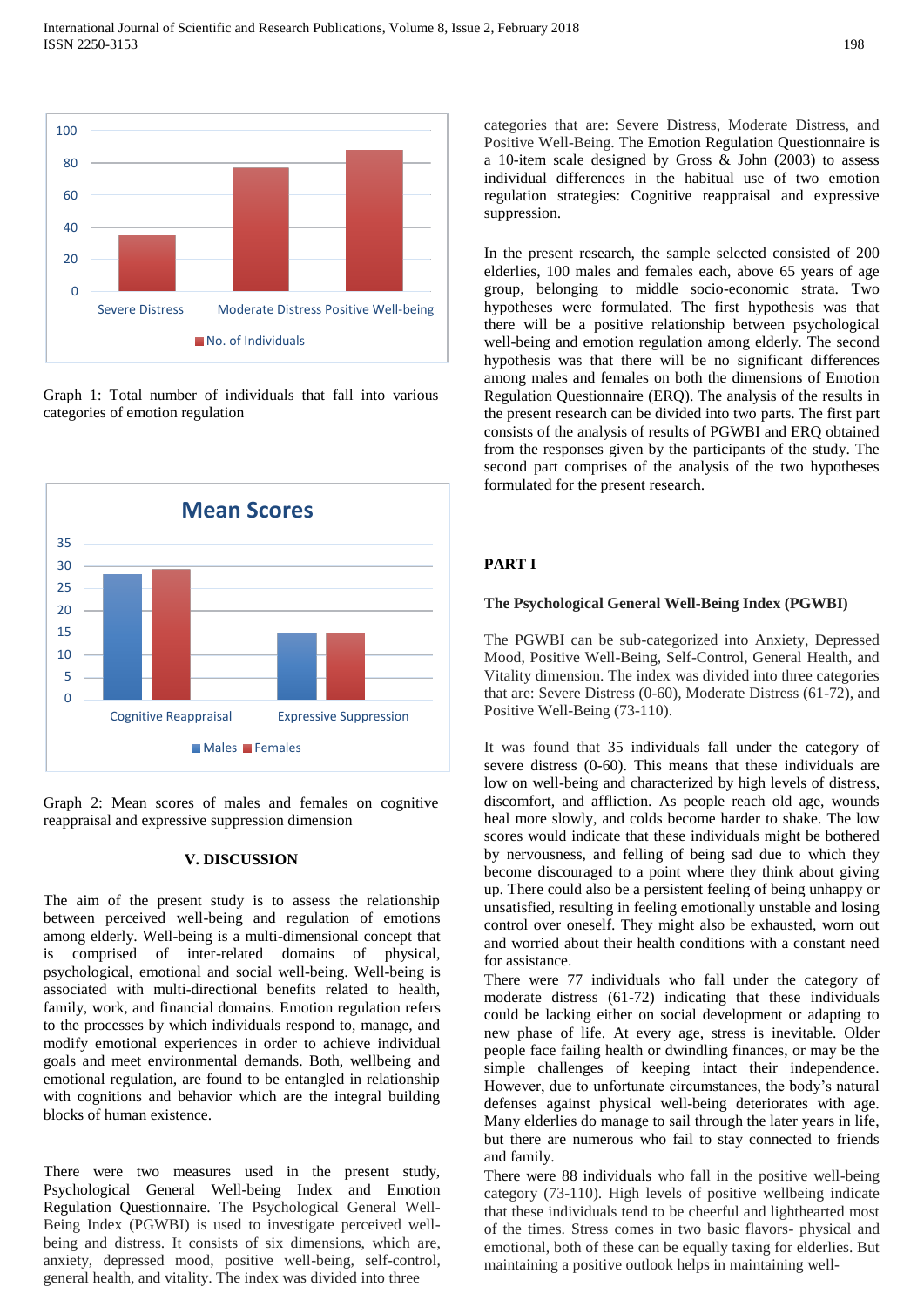being. It seems that hese individuals do not hold onto negative affect such as hopelessness, sadness, and so on for long.

## **Emotion Regulation Questionnaire (ERQ)**

Emotion Regulation Questionnaire has been developed to assess individual differences in the use of two emotion regulation strategies: cognitive reappraisal and expressive suppression. There could be several reasons for the obtained results (Table II), such as, major changes in lifestyle can be intimidating which could lead to insecurity or loss of selfworth. It is essential for elderly to accept their new challenging roles in life that will change as their former lifestyles are replaced by new routines and relationships.

# **PART II**

The first hypothesis that was formulated in the present research was that there will be a positive relationship between wellbeing and emotional regulation among elderly. For this, correlation was done between the scores of Psychological General Well-being Index and Emotion Regulation Questionnaire to assess the relationship between well-being and regulation of emotions among elderly using Pearson-product coefficient of correlation. The correlation which was found to be 0.127. This indicates a positive association between the scores on both the indices implying that the relationship between two variable move in a tandem, i.e., having a direct relationship. People who are

equipped with adjusting their emotional responses to meet current situational demands might be more successful in communicating attitudes, feelings, and intentions in accordance with the situations. This ability to adapt to the situational demands could be in association with well-being. Contended individuals with a broad mindset are open to more novel information about how to regulate emotions. Thus, their abilities to regulate emotions might boost. Hence, it can be stated that the hypothesis has been accepted.

Another hypothesis formulated was that there will be no significant differences among males and females on both the dimensions of Emotion Regulation Questionnaire (ERQ). The two dimensions of ERQ are cognitive reappraisal and expressive suppression. Two t-scores were calculated for both the dimensions to investigate statistically significant differences among both the genders. The degrees of freedom (df) came out to be 198. The t- ratio computed were 1.093 on the cognitive reappraisal domain, and 0.233 on the expressive suppression domain. The hypothesis that there will be no statistically significant differences on both the domains among the two genders, has been accepted. When understanding emotional regulation from the eyes of elderly, it is vividly stated that their reappraisal will heighten with age. The elderlies are typically more aware about the positive aspects of the situation even though the situations are stressful. Elderly individuals are motivated towards maintaining emotional wellbeing, suppression generally leads to a sense of self inconsistency which is expected to decrease with the regulation of emotions. Late adulthood is an anxiety-ridden time when people encounter various losses in health, relationships, and social roles, as compared to any other stage of life. Therefore, people tend to engage in emotion regulation strategies evenly, be it males or females, to cope up with new challenges of life.

It is an age-related factor, and as a result, there are no gender specific differences in regulation of emotions.

## VI. CONCLUSION

The present study aimed to explore the relationship between well-being and emotional regulation among elderly. The research takes in two hypotheses, firstly, there will be a positive relationship between well-being and emotional regulation among elderly, and secondly, there will be no significant gender differences on emotional regulation. Both the hypotheses were retained. Further, the present knowledge can be integrated to develop interventions that can enhance the quality of life in old age.

#### AKNOWLEDGEMENT

The authors express their gratitude to all the participants without whom the study would not have been possible and assistance of so many people whose names may not all be enumerated. The authors are also thankful to Prof. Meena Seghal, faculty of Panjab University and Miss Mitika Kanwar for their support and research related guidance. Their contributions are sincerely appreciated and gratefully acknowledged.

#### **REFERENCES**

- Psychological General Well-being Index (HRQoL), [http://178.23.156.107:8085/Instruments\\_files/USERS/pgwbi.pdf](http://178.23.156.107:8085/Instruments_files/USERS/pgwbi.pdf)
- □ Emotion Regulation Questionnaire ( Gross, J.J., & John, O.P., 2003).http://fetzer.org/sites/default/files/images/stories/pdf/selfmeasures/Self \_Measures\_for\_Personal\_Growth\_and\_Positive\_Emotions\_EMOTION\_RE GULATION.pdf
- [National Center for Chronic Disease Prevention and Health](https://www.cdc.gov/chronicdisease) [Promotion](https://www.cdc.gov/chronicdisease)  (2016), Health related quality of life (HRQOL), <https://www.cdc.gov/hrqol/wellbeing.htm>
- Urry and Gross (2010), Emotion Regulation in Older Age, [http://ase.tufts.edu/psychology/ebbl/documents/pubUrry2010EmotionRegula](http://ase.tufts.edu/psychology/ebbl/documents/pubUrry2010EmotionRegulationOlderAge.pdf) [tionOlderAge.pdf](http://ase.tufts.edu/psychology/ebbl/documents/pubUrry2010EmotionRegulationOlderAge.pdf)
- Dahlgren (2014), Don't Go Wasting Your Emotion: The Process Model of Emotion Regulation[, Emotion on the Brain,](http://sites.tufts.edu/emotiononthebrain/) http://sites.tufts.edu/emotiononthebrain/2014/10/10/dont-go-wasting-youremotion-the-process-model-of-emotion-regulation/
- $\Box$  Côté (2014), The Ability to Regulate Emotion is Associated with Greater Well-Being, Income, and Socioeconomic Status, <https://www.ncbi.nlm.nih.gov/pmc/articles/PMC4175372/>
- [Bassal e](http://journals.sagepub.com/author/Bassal%2C+Catherine)t al (2015), Relationship Between Emotions, Emotion Regulation, and Well-Being of Professional Caregivers of People With Dementia, http://journals.sagepub.com/doi/abs/10.1177/0164027515591629
- Grossi (2006), Development and validation of the short version of the Psychological General Well-Being Index (PGWB-S), <https://www.ncbi.nlm.nih.gov/pmc/articles/PMC1647268>
- [Cutuli \(](https://www.ncbi.nlm.nih.gov/pubmed/?term=Cutuli%20D%5BAuthor%5D&cauthor=true&cauthor_uid=25285072)2014), Cognitive reappraisal and expressive suppression strategies role in the emotion regulation: an overview on their modulatory effects and neural correlates,
- Ready (2012), Aging and Emotions, [https://www.psychologytoday.com/blog/your-quality-life/201208/aging-and](https://www.psychologytoday.com/blog/your-quality-life/201208/aging-and-emotions)[emotions](https://www.psychologytoday.com/blog/your-quality-life/201208/aging-and-emotions)